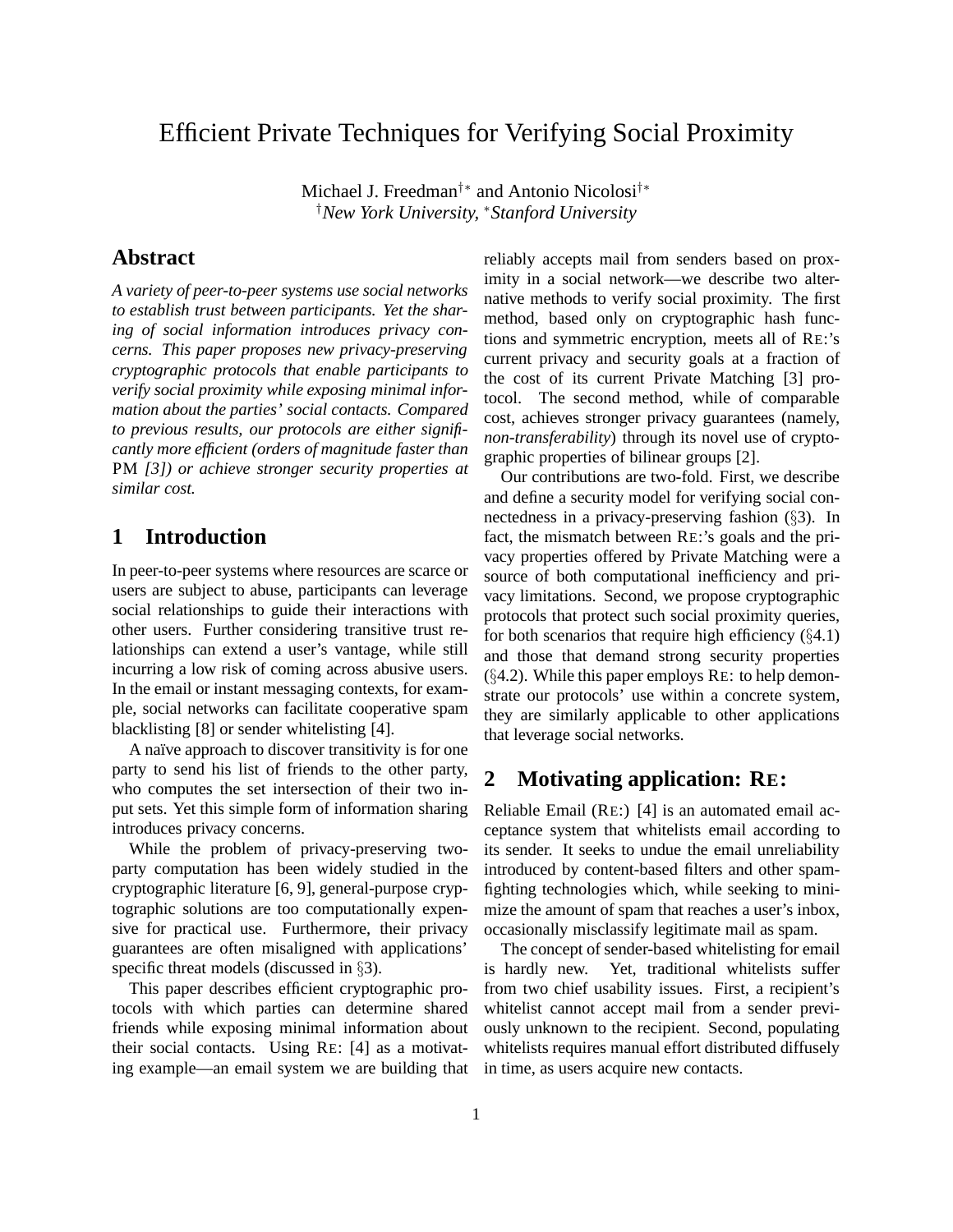To overcome these limitations, RE: *automatically* broadens the set of senders whose mail is accepted by recipients' whitelists by explicitly examining the social network among email users. Specifically, RE: allows a user R to *attest* to another user S, which indicates that  $R$  is willing to have email from  $S$  directly forwarded to his mailbox. In other words, "User R trusts his *friend* S not to send him spam." Such an attestation is a digitally-signed statement of the form:<sup>1</sup>

$$
\sigma_{R\rightarrow S} = \{H(R), H(S), start, end\}_{SK_R}
$$

where  $H$  is a collision-resistant cryptographic hash function like SHA-256 operating on the users' email addresses, start and end define the attestation's validity period, and  $SK_R$  denotes user R's signing key.

RE: leverages these attestations for accepting mail in cases where the sender S and recipient R are *not* already friends, but instead share a *bridging* friend T, resulting in a *friend-of-friend* (FoF) relationship between S and R.

By performing an FoF query, a recipient can determine which of his friends, if any, have attested to the sender. RE: achieves this while still providing the following privacy properties:

- The sender  $S$  does not learn anything about  $R$ 's friends. Both learn an upper bound on the number of friends presented by the other, however.
- The recipient  $R$  learns only the intersection of the two sets of friends, *i.e.*, those  $T$  for whom  $R$ signed  $\sigma_{R\rightarrow T}$  and from whom S received  $\sigma_{T\rightarrow S}$ .
- A third party observing all messages between S and R learns an upper bound on the size of each input, but nothing about their content nor the intersection size.
- Only  $R$  can execute the FoF query.

RE: provides the final property through its use of a one-time authorization token, while the first three properties are achieved through the use of a Private Matching (PM) protocol [3].

At a high level, PM is a two-party interactive protocol, where the input of each party is a set, and the output (learned only by one party) is the input sets'

intersection. PM uses the homomorphic properties of certain public-key encryption schemes.

In RE:'s case,  $R$ 's inputs are the email addresses of those X such that  $\sigma_{R\rightarrow X}$ , while S's inputs are those Y such that  $\sigma_{Y\rightarrow S}$ , along with the  $\sigma_{Y\rightarrow S}$  themselves as payloads for each input. After running PM, R learns the email addresses for the set of bridging friends T and the corresponding attestations { $\sigma_{T\rightarrow S}$ :  $T \in \mathcal{T}$ . R finally verifies the digital signatures on these attestations before whitelisting  $S$ 's email.

RE:'s initial concern with sharing friendship lists ("address books") for whitelisting purposes was the potential for spammers to use such a mechanism to harvest valid email addresses. RE:'s use of the PM protocol certainly prevents such an attack. It does not, however, prevent parties from "lying" about their inputs,  $\frac{2}{e}$ , by including in their input sets email addresses of people for whom they do not have the appropriate attestations.

While in this context the sender  $S$  cannot benefit from lying—as  $R$  will check the recovered attestations' signatures, match them to the supplied email addresses, and verify that the proper attestation path exists—a deceitful recipient may lie to mount a targeted attack against those parties that consider  $S$  a friend, for example. Namely, to verify whether some party  $Z$  considers  $S$  a friend,  $R$  simply claims to consider Z a friend himself when performing an FoF query with S: if S has an attestation  $\sigma_{Z\rightarrow S}$ , R will receive such attestation as part of PM's output.

Within RE:'s ill-defined security model, it is not even clear if and how such behavior could be construed as a protocol abuse, as  $R$  can generate an attestation  $\sigma_{R\rightarrow Z}$  at any time anyway (say, with a very short duration). In the next section, we propose a more formal privacy model for verifying proximity in social networks that directly addresses these shortcomings.

### **3 Model**

A social network can be modeled as a directed graph  $G = (V, E)$ , whose vertices represent the users of the system and where the presence of an arc  $(R, T) \in$ 

<sup>&</sup>lt;sup>1</sup>The original notation used in RE: [4] for attestations had the form  $R \rightarrow S$ ; we chose to adopt a subscripted notation to reserve "plain arrows" to denote social links (see §3).

<sup>&</sup>lt;sup>2</sup>Indeed, private function evaluation protocols, of which PM is an instance, are proven secure in a model that only concerns itself with preventing information leakage from the function's execution; the model does not embed a notion of "proper" inputs, so one cannot directly reason about lying parties.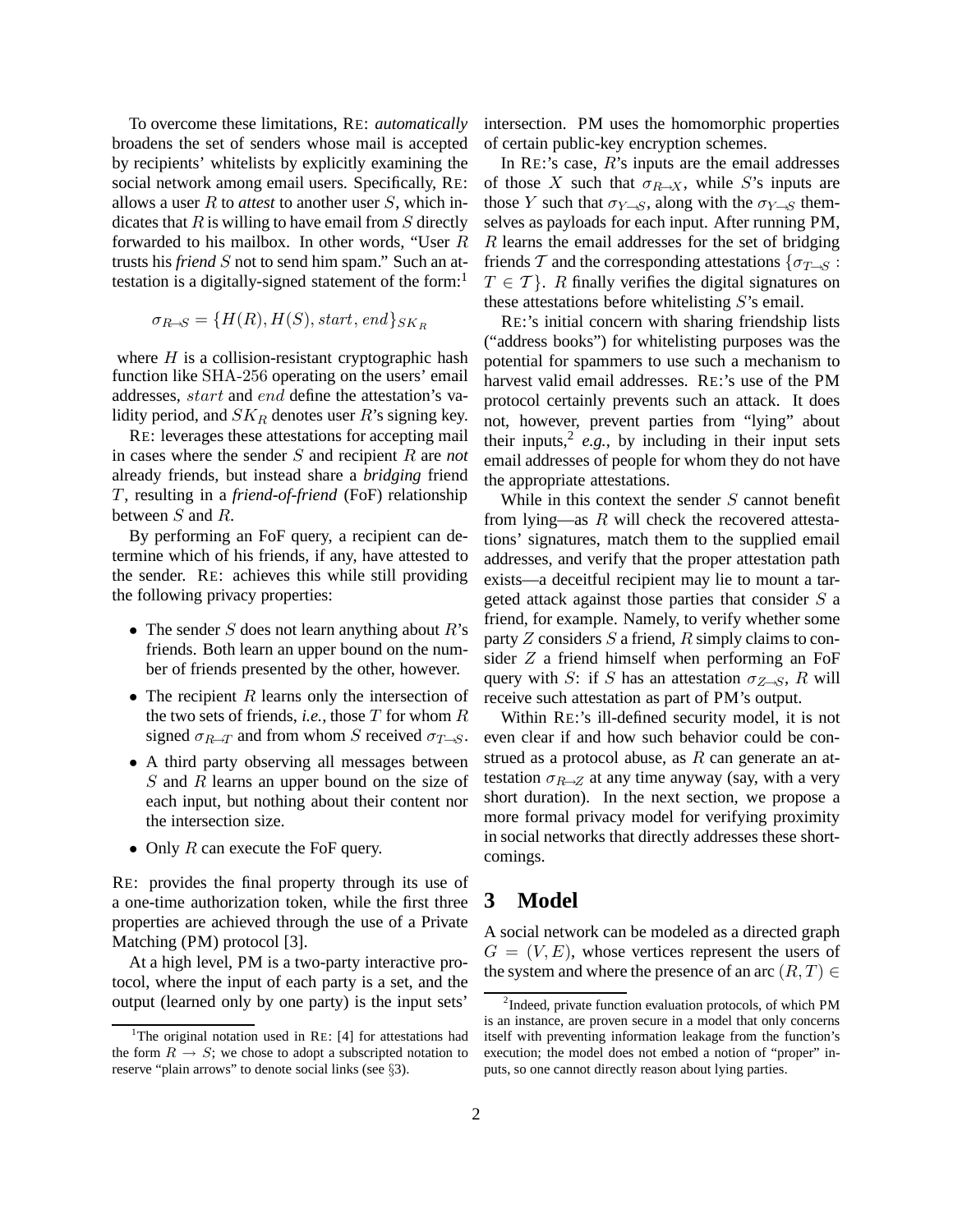

Figure 1: A fragment of a social network. Solid arrows represent trust relationships; the dotted arrow highlights a pair of users for which to verify social proximity.

E (also denoted  $R \to T$ ) indicates the existence of a social relationship between user  $R$  and user  $T$ . We will discuss the implications attached to such relationships shortly; for now, we will just take  $R \to T$ to mean that " $T$  is  $R$ 's friend."

This graph is represented within the system in a distributed fashion: each participant has only a local view of the network, consisting of its incoming and outgoing arcs. Additionally, the system provides a *proximity check* mechanism by which a user S can help  $R$  determine whether he is "close enough" to her in the social network. In particular,  $R$  can find out all *bridging* friends X such that  $R \to X$  and  $X \to S$ . Such mechanism is exposed to a higher-level application, in which users send *requests* to each other, and requests may be treated differently by the recipient according to the social proximity of the sender (*e.g.*, whitelisting FoF's in RE:).

Figure 1 illustrates this for a fragment of a social network, where  $R$  learns that there is exactly one bridging friend between him and S, namely T. Notice that both  $T$  and  $W$  are directly connected to S, but R should not learn about W since the arc  $R \to W$  does not appear in the graph.

To properly address privacy concerns of this kind, we first elaborate on the nature of the relationships represented by the social network. In the context of RE:, such relationships were viewed as predominantly unidirectional:  $R \rightarrow T$  roughly corresponds to the notion that "user  $R$  trusts  $T$  not to send him spam." Under this interpretation, whether the arc  $R \rightarrow T$  appears in the social network or not is essentially up to R. As we alluded in  $\S2$ , however, this approach is arguably too lax: Building on the example of Figure 1, an overly curious  $R$  could unilaterally augment the social network with arcs  $R \to U$ ,  $R \to W$ ,  $R \to Z$ . This would "entitle" R to learn about the social link  $W \rightarrow S$  when receiving email from  $S$ , breaching the privacy of both  $W$  and  $S$ .

To this effect, we posit that the presence of social link  $R \to T$  ought to express consent of *both* parties:

- **(Forward Trust)** User R places some form of trust on user  $T$  that  $T$  can use to demonstrate to some U the presence of a chain  $U \to R$ ,  $R \to T$ .
- **(Backward Authorization)** User T authorizes user R to discover links of the form  $T \to X$  when trying to establish the existence of a social chain such as  $R \to T$ ,  $T \to S$ .

Within a specific system, each such requirement would be associated with some concrete piece of data. For example,  $R$ 's trust in  $T$  could be expressed via a digitally-signed attestation  $\dot{a}$   $a$  RE:, whereas backward authorization could be implemented as a shared secret key that T gives to R (as in  $\S 4$ ).

Under such a setup, one can formalize a system's privacy properties by explicitly pointing out what information is exposed to the users, in terms of guarantees of the form: "During a proximity check with user S, user R learns at most  $\mathcal{I}$ ." Following the approach of secure Multi-Party Computation [6, 9], a statement of this sort is proved by showing that, given  $\mathcal I$  and the knowledge held by  $R$  (which can be deduced from  $R$ 's social relationships), it is possible to simulate (or "fake") the content of all messages seen by  $R$  during the proximity check. This implies that any other information exposed to  $R$  can be derived using only  $\mathcal I$  and  $R$ 's knowledge. Thus,  $\mathcal I$  itself provides an upper bound on the extra knowledge that R gains. We apply this proof technique in  $\S 4$  to assess the privacy of our constructions.

### **4 Constructions**

#### **4.1 An Efficient Hash-Based Construction**

Our first construction assumes, as in RE:, that each user  $R$  has a signing/verification key pair  $SK_R/VK_R$ . Additionally, R maintains a secret seed  $s_R$  for a cryptographic pseudo-random function F (*e.g.*, 256-bit long for HMAC-SHA-256).

Each arc in the social network is associated with a (pseudo-)random key, termed the arc's a-value. All a-values corresponding to arcs of the form  $R \to X$ are derived from R's secret seed  $s_R$  as:  $a_{R\rightarrow X}$  =  $\mathbf{F}_{sR}$  ("arc",  $R, X$ ).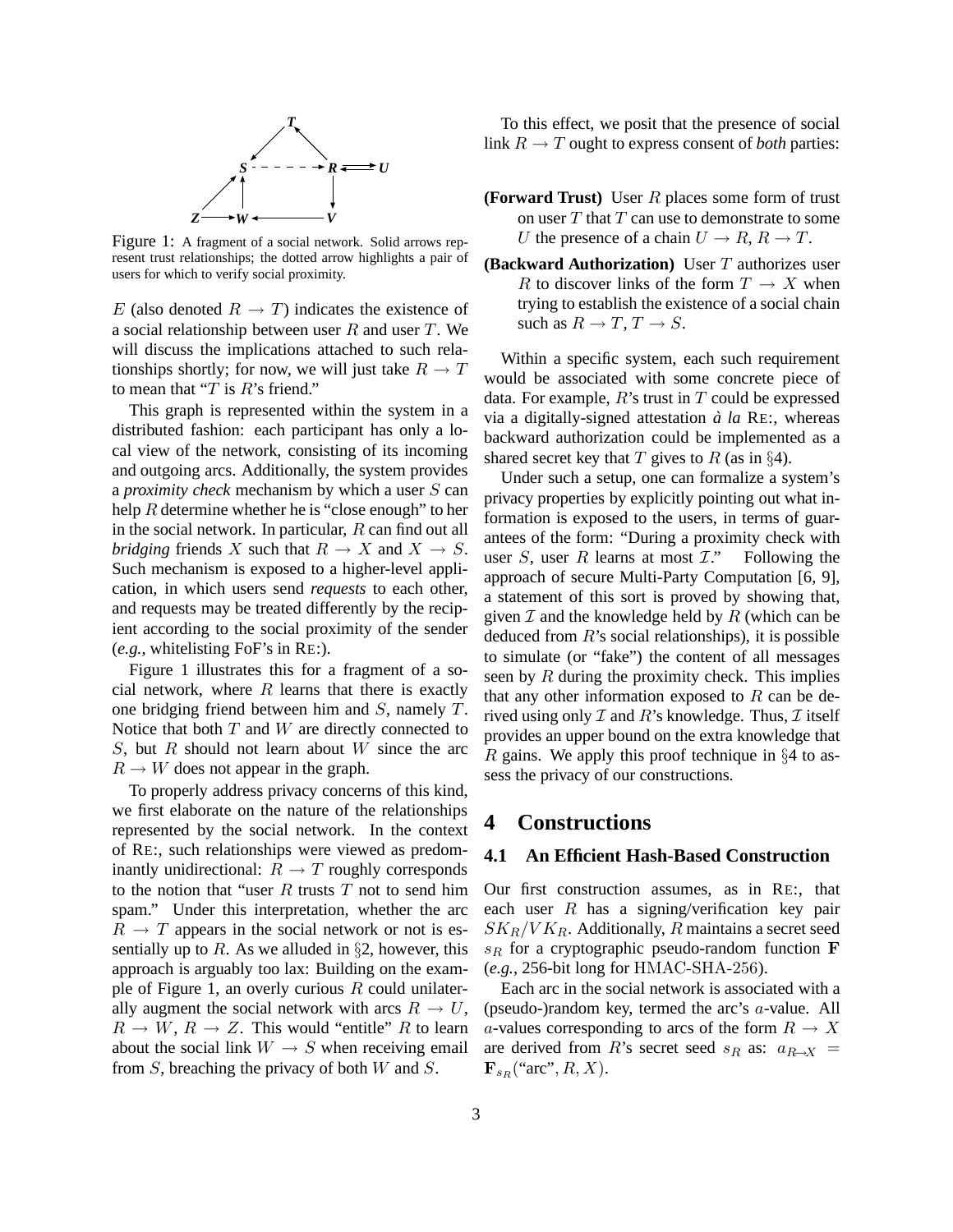

Figure 2: Data structures used for a hash-based proximity check between a sender S and recipient R.

For each social link of the form  $R \to X$ , user R creates an attestation  $\sigma_{R\rightarrow X}$  for user X, and sends it to X along with  $a_{R\rightarrow X}$  (*forward trust*). In return, R receives  $s_X$  from  $X$  (*backward authorization*).

This asymmetry in exchanging secrets stems from the way we implement proximity checks: Roughly speaking, for Y such that  $Y \rightarrow S$ , the sender S encrypts the attestation  $\sigma_{Y\rightarrow S}$  under (a key derived from)  $a_{Y\rightarrow S}$ . In turn, for X such that  $R \rightarrow X$ , the receiver  $R$  tries to read these encrypted attestations using (a key derived from) the a-value  $a_{X\rightarrow S}$  (corresponding to the possibly non-extant arc  $X \to S$ ), which R can compute given  $s_X$ .

To help  $R$  in his decryption process (which, as described, requires a quadratic amount of symmetrickey operations), S includes a *tab*  $t_{Y\rightarrow S}$  along with each encrypted attestation  $c_{Y\rightarrow S}$  (*cf.* Figure 2). More in detail, for each arc  $Y \rightarrow S$ , S combines the attestation  $\sigma_{Y\rightarrow S}$  and the *a*-value  $a_{Y\rightarrow S}$ into a *tabbed encrypted attestation*  $(c_{Y\rightarrow S}, t_{Y\rightarrow S})$  as follows. The *tab*  $t_{Y\rightarrow S}$  is a pseudo-random hash computed under F keyed with  $a_{Y\rightarrow S}$  *i.e.*,  $t_{Y\rightarrow S}$  =  $\mathbf{F}_{a_{Y\rightarrow S}}$  ("tab",  $\text{ReqID}$ ), where  $\text{ReqID}$  is a unique identifier supplied by the higher-level application. The ciphertext  $c_Y = \mathbf{E}_{k_{Y\rightarrow S}}(\sigma_{Y\rightarrow S})$  is computed under a secure symmetric cipher E (*e.g.*, AES-CBC), with a key  $k_{Y\rightarrow S}$  also derived from  $a_{Y\rightarrow S}: k_{Y\rightarrow S}$  $\mathbf{F}_{a_{Y\rightarrow S}}$  ("key",  $\text{Re}qID$ ).

At this point, S creates a list of these tabbed encrypted attestations, one for each of her incoming social relationships, permutes this list in random order, and sends it to R along with her request.

User  $R$  processes such a list by first looking at the tab component of each entry. In particular, for each relationship of the form  $R \rightarrow X$ , R holds the seed s<sub>X</sub>. So R can form the a-value  $a_{X\rightarrow S}$  =  $\mathbf{F}_{sX}$  ("arc", X, S), and then the F-hash of  $ReqID$ (which was included as part of S's request) under  $a_{X\rightarrow S}$ . In this way, R computes his own set of

tabs, and compares them with those received from S (which can be done efficiently, *e.g.,* by first storing one set of tabs in a hash-table, and then trying to retrieve from it the tabs of the other set). Thanks to the cryptographic properties of  $\mathbf{F}$ , it is extremely unlikely that two such tabs will coincide, except when they are created from the same seed. In other words, a match between the tabs guarantees that the same seed was used by both  $R$  and  $S$ , which in turn reveals the bridging friend(s), say  $T$ . At this point, R can compute the proper key  $k_{T\rightarrow S}$  =  $\mathbf{F}_{a_{T\rightarrow S}}$  ("key",  $ReqID$ ) and decrypt the corresponding encrypted attestation, thus recovering  $\sigma_{T\rightarrow S}$ . Finally, R verifies T's signature on  $\sigma_{T\rightarrow S}$  before concluding that  $R \to T$  and  $T \to S$ .

**Security proof.** Clearly, malicious senders do not pose any privacy threat, because the protocol consists just of a single sender-receiver flow. As for a malicious receiver  $R$ , we now prove that he only learns how many friends have attested to S and those attestations for which the attester is a common friend *i.e.*,  $\mathcal{I} = (|\mathcal{Y}|, {\sigma_{X\rightarrow S} : X \in \mathcal{T}})$ , where  $\mathcal{Y} = \{Y : Y \rightarrow Y\}$ S} and  $\mathcal{T} = \{X : R \to X, X \to S\} \subseteq \mathcal{Y}$ . To this end, we need to show how to simulate the message that R receives from S, given  $|\mathcal{Y}|$ ,  $\{\sigma_{X\rightarrow S} : X \in \mathcal{T}\}\$ and the shared secrets known to R.

We start by observing that for any  $W \in \mathcal{Y}\backslash \mathcal{T}$ , W's random seed s<sub>W</sub> is unknown to R, so that  $a_{W\rightarrow S}$  is (pseudo-)random in  $R$ 's view. Hence, by the properties of pseudo-random functions [5], it is infeasible to tell  $k_{W\rightarrow S} = \mathbf{F}_{a_W\rightarrow S}$  ("key",  $ReqID$ ) (resp.  $t_{W\rightarrow S}$  =  $\mathbf{F}_{a_{W\rightarrow S}}$  ("tab",  $\overrightarrow{ReqID}$ )) apart from a random string  $k_{W\rightarrow S}$  (resp.  $\tilde{t}_{W\rightarrow S}$ ) of the same length. It follows that no efficient algorithm can distinguish  $c_{W\rightarrow S} = \mathbf{E}_{k_{W\rightarrow S}}(\sigma_{W\rightarrow S})$  from  $\mathbf{E}_{\tilde{k}_{W\rightarrow S}}(\sigma_{W\rightarrow S})$ , which in turn, since  $E$  is a secure symmetric encryption scheme, cannot be distinguished from  $\tilde{c}_{W\rightarrow S} = \mathbf{E}_{\tilde{k}_{W\rightarrow S}}(0^{|\sigma_{W\rightarrow S}|})$ . Thus, we can replace  $(c_{W\rightarrow S}, t_{W\rightarrow S})$  in S's message with a "randomized" pair  $(\tilde{c}_{W\rightarrow S}, \tilde{t}_{W\rightarrow S})$ , without R noticing the change.

Simulating the tabbed encrypted attestation  $(c_{T\rightarrow S}, t_{T\rightarrow S})$  for  $T \in \mathcal{T}$  is easier, since in this case we have  $\sigma_{T\rightarrow S}$  (from *I*) and  $a_{T\rightarrow S}$  (as  $R \rightarrow T$ , and so, by backward authorization, R knows  $s_T$ , from which  $a_{\mathcal{T}\rightarrow S}$  is derived). Thus, we can directly compute  $k_{T\rightarrow S}$  =  $\mathbf{F}_{a_{T\rightarrow S}}$  ("key",  $ReqID$ ),  $c_{T\rightarrow S}$  =  $\mathbf{E}_{k_{T\rightarrow S}}(\sigma_{T\rightarrow S})$  and  $t_{T\rightarrow S} = \mathbf{F}_{a_{T\rightarrow S}}(\text{``tab''}, \text{ReqID}).$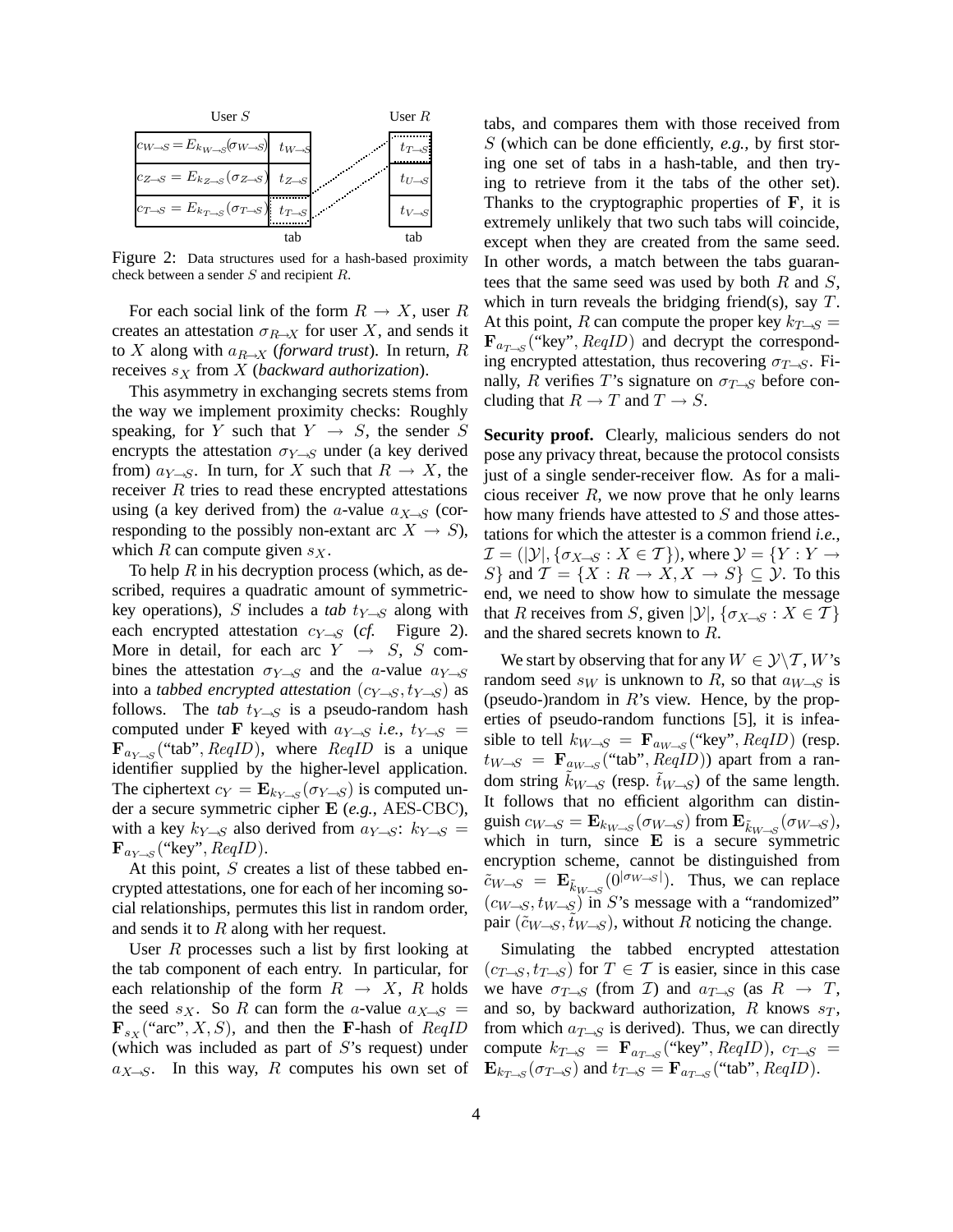#### **4.2 Privacy in the Face of Collusions**

Compared to the privacy properties of the PM-based protocol of RE:, our hash-based construction additionally guarantees that receivers cannot learn about attestations created by a user  $T$  without  $T$ 's permission. This is in keeping with the notion of backward authorization, an aspect of our modeling missing from RE:'s original framework.

However, the kind of backward authorization implemented by the hash-based scheme is *transferable*: if user  $T$  authorizes user  $R$  to learn about attestations of the form  $\sigma_{T\rightarrow X}$ , R can further transfer such authorization to another user  $U$ . Then, during a proximity check with  $S, U$  would be able to discover the attestation  $\sigma_{T\rightarrow S}$ , even though the social link  $U \rightarrow T$  is absent and so  $U$  was never back-authorized by  $T$ .

Notice that this scenario does not contradict the privacy guarantees proved in §4.1; rather, it points out the privacy implications that collusions of two or more users can have. In fact, it is unclear whether this ought to be considered a privacy problem: After all, if  $R$  and  $U$  pool their resources together, then they appear as "one and the same" to the rest of the system. Since a proximity check between S and R would have disclosed  $\sigma_{T\rightarrow S}$  anyway, we may deem that U learning  $\sigma_{T\rightarrow S}$  is a reasonable outcome.

In settings where user collusions are of concern, however, we may want to attain *non-transferability*: namely, only enable those users that T has *individually* authorized to actually learn about his attestations. We now describe a construction that leverages the cryptographic properties of bilinear groups to satisfy this stronger requirement.

Bilinear groups are pairs of cryptographic groups  $\mathbb{G}_1$  and  $\mathbb{G}_2$  of the same order q (for some large prime q), equipped with an efficiently computable map  $e$ :  $\overline{\mathbb{G}}_1 \times \overline{\mathbb{G}}_1 \to \mathbb{G}_2$  such that  $e(g^a, h^b) = e(g, h)^{ab}$  for all  $g, h \in \mathbb{G}_1$  and all  $a, b \in \mathbb{Z}_q$  (*bilinearity*).<sup>3</sup> Typical examples of bilinear groups are based on elliptic and hyperelliptic curves (*e.g.*, [2, 7]).

Our bilinear construction exploits the bilinearity of the e map to enable users to "personalize" the secret values that they give out for backward authorization when establishing a social link (whereas in the hash-based scheme of  $\S 4.1$ , user R gives out the same secret  $s_R$  to all X such that  $X \to R$ ). In particular, each user R maintains a secret exponent  $s_R \in$  $\mathbb{Z}_q$  and a public value  $y_R^{\text{own}} = H_1(\text{``own''},R)^{s_R} \in$  $\mathbb{G}_1$ , where  $H_1$  :  $\{0,1\}^* \rightarrow \mathbb{G}_1$  is a random oracle [1] with range in  $\mathbb{G}_1$ .<sup>4</sup> Then, R hands out  $y_{R\rightarrow X}^{\text{fwd}} = H_1(\text{``fwd''}, R, X)^{s_R}$  to each X for which  $R \to X$ , and  $y_{X \to R}^{\text{bwd}} = H_1(\text{``bwd''}, X, R)^{s_R}$  to those X for which  $X \rightarrow R$ . Notice that the bilinear property enables  $X$  to verify the correctness of the value received from  $R$ , since for properly computed  $y_{R\rightarrow X}^{\text{fwd}}$ , it must hold that  $e(H_1(\text{``own''}, R), y_{R\rightarrow X}^{\text{fwd}}) \stackrel{?}{=}$  $e(y_R^{\text{own}}, H_1(\text{``fwd''}, R, X))$ , and a similar check can be performed to test the correctness of  $y_{X\to R}^{\text{bwd}}$ .

The proximity check protocol between S and R uses the same overall structure as that of the hash-based scheme, except that the  $a_*$  seeds for the pseudo-random function  $\bf{F}$  are now computed as follows: For each  $Y \rightarrow S$ , S sets  $a_{R,Y,S} =$  $e(y_{Y\rightarrow S}^{\text{fwd}}, H_1(\text{``bwd''}, R, Y)).$  Then, S can compute a tabbed encrypted attestation as before, using  $a_{R,Y,S}$ in place of  $a_{Y\rightarrow S}$ . R computes his tabs in a similar fashion for each  $R \rightarrow X$ , by setting  $a_{R,X,S} =$  $e(H_1(\text{``fwd''}, X, S), y_{R\to X}^{\text{bwd}})$ . The only detail to check is that, for those T such that  $R \to T$  and  $T \to S$ , both S and R obtain the same value  $a_{R,T,S}$ , which readily follows by bilinearity.

**Security proof.** One can show that this bilinear scheme preserves the privacy of  $S$ 's email contacts even in the face of collusions. The proof follows the same approach as the one used for the hash-based scheme of §4.1; we omit the details, and only point out that the hardness assumption needed for the bilinear groups is the standard *Decisional Bilinear Diffie-Hellman Assumption* [2]: Given  $(g, g^a, g^b, g^c)$  for random  $g \in \mathbb{G}_1$ ,  $a, b, c \in \mathbb{Z}_q$ , it is infeasible to distinguish  $e(g, g)^{abc}$  from a random value in  $\mathbb{G}_2$ .

### **5 Discussion**

**Multi-Hop Proximity via Memoization.** Although this paper has focused on friend-of-friend relationships, our hash-based protocol also supports a weak form of detection for longer social paths. Namely, we can build a multi-hop path  $R \rightarrow T$  and  $T \rightarrow S$ , whereby  $Y \rightsquigarrow X$  corresponds to a path of length  $\ell >$ 

<sup>3</sup>Technically, the map should also be *non-degenerate*: not all pairs in  $\mathbb{G}_1 \times \mathbb{G}_1$  should map to the unit in  $\mathbb{G}_2$ .

<sup>&</sup>lt;sup>4</sup>Reliance on the random oracle model is not necessary, but we decided not to pursue alternative approaches for simplicity.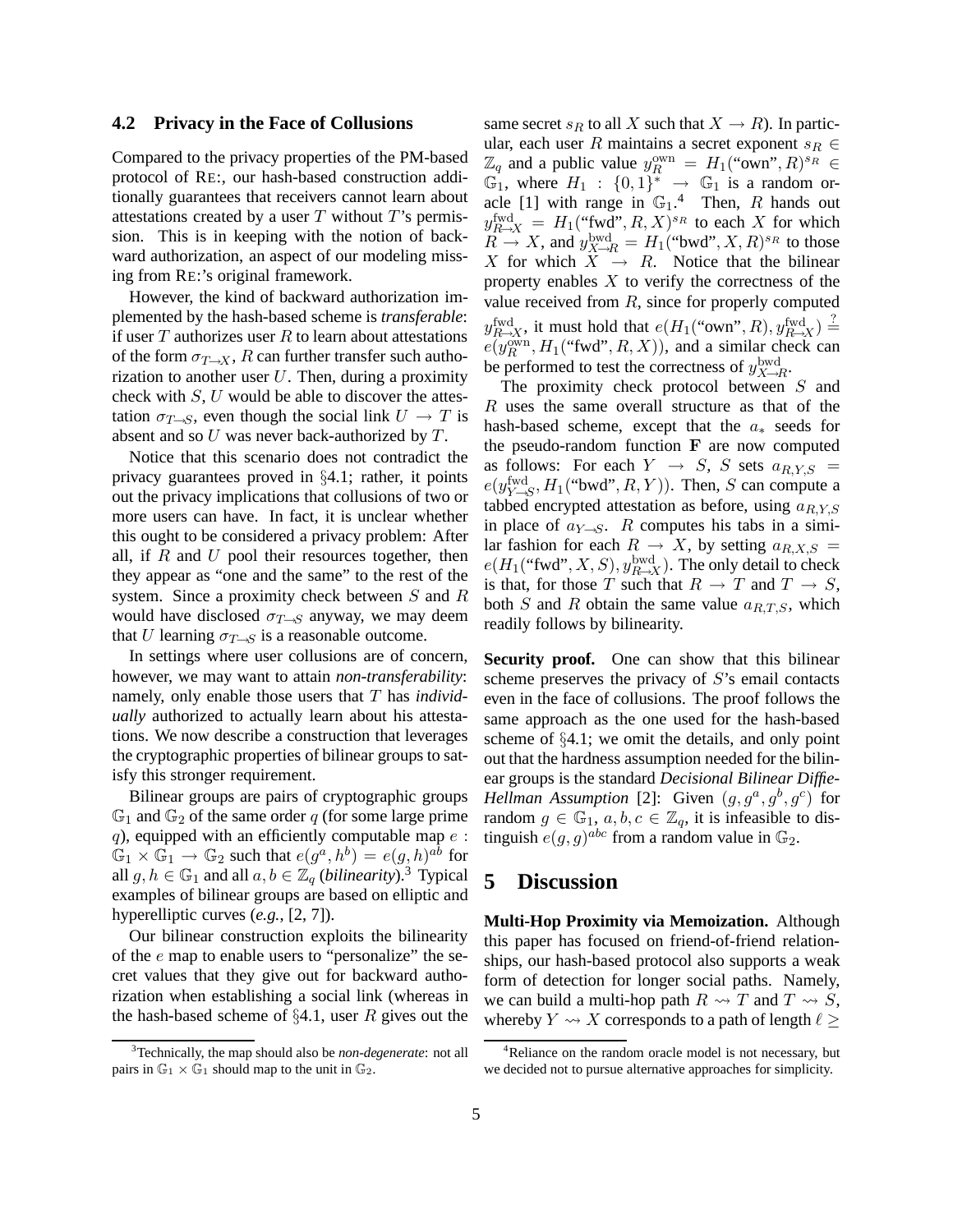1 in which  $Y$  and  $X$  have directly authorized each other (*i.e.*, X knows  $s_Y$  and Y knows  $a_{Y\rightarrow X}$ ), yet signed attestations only exists for pairs of adjacent users on the path  $Y \leadsto X$ , *i.e.*,  $\sigma_{Y \rightarrow I_1}$ , ...,  $\sigma_{I_{\ell-1} \rightarrow X}$ .

To use a social path from T of length  $\ell > 1$ , S encrypts the entire multi-hop attestation chain within the ciphertext  $c_{\mathcal{T}\rightarrow S}$  associated to  $t_{\mathcal{T}\rightarrow S}$ . Note that this protocol does not prevent observers from learning an upper bound on the length of each encrypted chain.

**Privacy** *vs.* **Auditability.** In modeling the desired privacy guarantees, one could consider a more privacy-preserving definition: users only find out whether bridging friend(s) exist, not their actual identity. However, we argue that this stronger guarantee would limit the confidence that an application can place on social proximity: although social trust is transitive to an extent, it seems imprudent to assert that transitivity will always correctly predict trust relationships between bridged parties.

In RE:'s case, for example, a user might incorrectly attest to a spammer, or he might get compromised and begin acting as a spammer. By uncovering the identity of the linking friend, our protocols provide *auditability*, which helps coping with these scenario by enabling the decision-maker to review and correct the elements that led to the wrong decision.

**Non-Interactive Implementation.** Unlike the PMbased approach, both methods described in §4 are non-interactive, requiring just a single message from  $S$  to  $R$ . This can significantly reduce system complexity (especially with respect to handling failures), and (for the specific case of RE:) facilitate integration with the existing e-mail infrastructure.

**Symmetric Trust and Forward Security.** For social networks with symmetric trust relationships (*i.e.,* where the links  $Y \to X$  and  $X \to Y$  are either both present in the social network, or both absent from the social network), our hash-based construction from  $§4.1$  can be simplified by suppressing the *a*-values, and having the seed  $s_Y$  playing the role of  $a_{Y\to X}$ , for all of Y's social contacts X. Besides being conceptually simpler and computationally more efficient, this variant lends itself easily to extensions providing additional security properties, such as *forward security*, which we discuss next.

|                |           | Input sizes (number of friends) |         |           |
|----------------|-----------|---------------------------------|---------|-----------|
| Party          | Algorithm | 10                              | 100     | 1000      |
| S              | PM        | 589.7                           | 27867.4 | 2490831.4 |
| R              | <b>PM</b> | 14.7                            | 110.9   | 1457.8    |
| $\overline{S}$ | Hash      | 0.15                            | 1.53    | 15.39     |
| R.             | Hash      | 0.08                            | 0.52    | 5.01      |

Table 1: Time (milliseconds) to perform privacy-preserving computations (with sender and recipient having inputs of the same sizes) for PM and hash-based protocols.

If a user  $S$  sends a request to  $U$  and no friend bridges  $U$  to  $S$  in the social network, all our constructions guarantee that  $U$  will not learn the identity of any of S's friends. Yet, as time passes and the social network evolves, a new social link may be established between  $U$  and one of  $S$ 's friend (say,  $T$ ). Now knowing  $s_T$ , if U has recorded S's request, he can recover T's earlier attestation to S.

Temporal correlations of this kind can be prevented in symmetric social networks by introducing time intervals in the model, and letting the  $s_*$  values evolve over time using hash chains. Namely, if the social link  $T \rightarrow S$  is set up at time  $j_0$ , S gets from T the secret seed  $s_T^{(j_0)}$  $T^{(0)}$ . Then, at time  $j_1$ , S computes the tabbed encrypted attestation using the seed  $s_T^{(j_1)}$ T defined by the recurrence  $s_T^{(i+1)} = H_s(s_T^{(i)})$  $T^{(i)}$ ), where  $H_s$  is a one-way permutation over the appropriate domain. Now, if U obtains  $s_T^{(j_2)}$  $T^{(J2)}$  from T at a later time  $j_2$ , he will not be able to use it to match the tabbed encrypted attestation that  $S$  included in her old message, because doing so would require inverting  $H_s$ .

**Performance Comparison.** We now compare the performance of our hash-based construction (from §4.1) to the PM protocol used in RE:[4].

We instantiated the PM protocol using its faster ElGamal variant with 1024-bit keys. The hash-based construction uses HMAC-SHA-1 and AES-CBC with 128-bit keys. In both the PM and the hashbased schemes, attestations use 1024-bit Rabin signatures. Both microbenchmarks were performed on a 2.4-GHz AMD Athlon processor (in 32-bit mode) and do not include network overhead (which are nearly identical for both). Recipients in both protocols stopped analyzing results once three bridging friends were uncovered (a configurable parameter).

Table 1 reports the performance of the two protocols. As we see, the hash-based construction is or